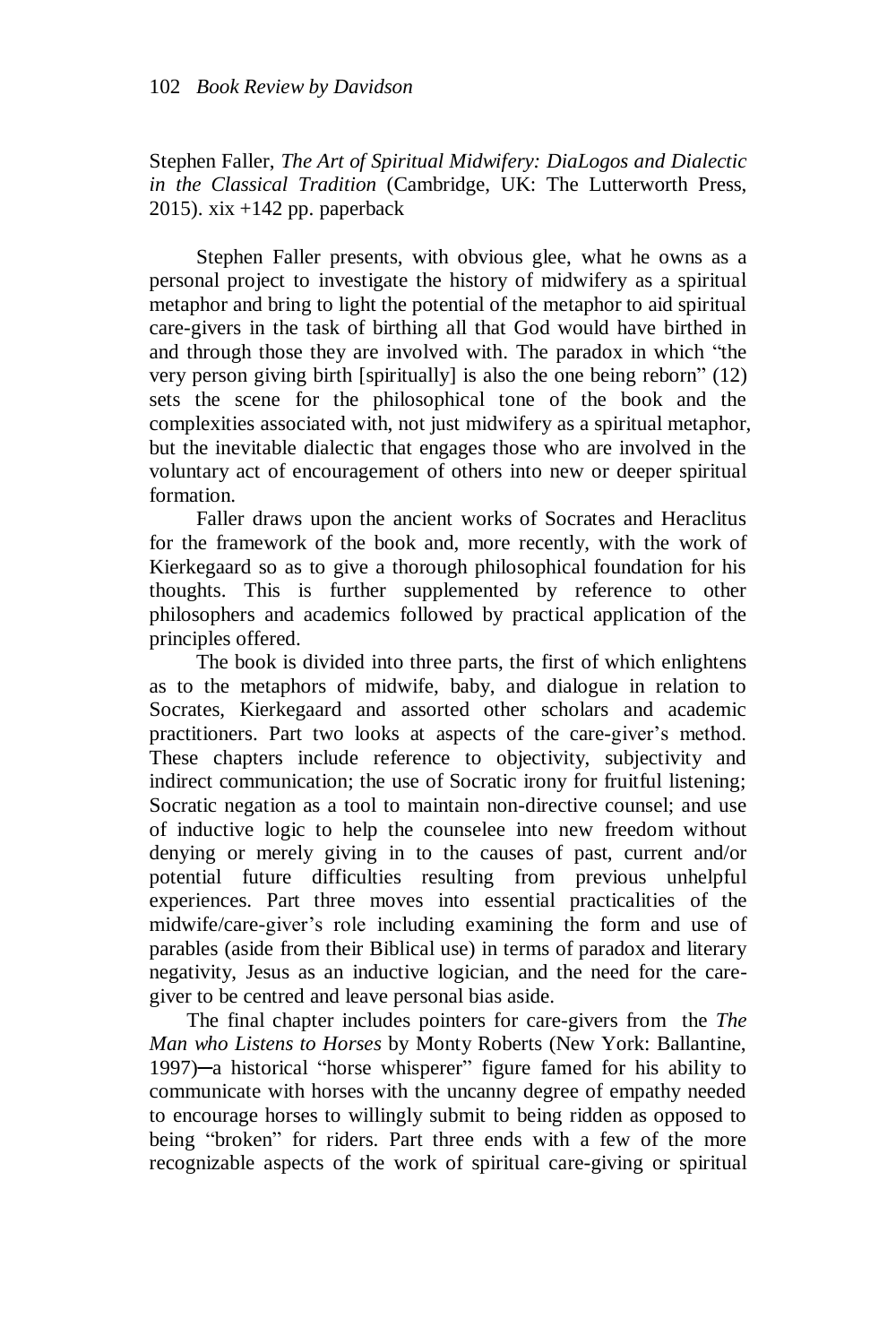formation such as prayer, and the use and nature of questions so as to enable both parties to enter potential unknowns with confidence. The book closes with a Symposium in which the book, itself, is the subject of discussion by scholars and practitioners in a purposeful manner not unlike Plato's *Symposium* on love in the fourth century before Christ*.*

Faller establishes his points via thoughtful and engagingly artistic interaction with his sources, both ancient and more modern. He offers interesting quotes from a variety of quite unusual and secular sources including the Chinese philosopher, Lao Tzu.

The flow of content seems to be aiming for readers who revel in mystery and adventure since, at times, definitions and clarifying material seem to be rather unhelpfully placed for those who do not naturally enjoy seeming incoherency in flow of thought. This is particularly so for the move in material from part two to part three which sees part three unexplainably jump into the use and nature of parables long before indicating in the chapter the purpose for this discourse; similarly in chapter six in which an example in clinical practice of negation rather leaves the intricacy of the term hanging until a definition of negation is later provided, and again in chapter nine where the concept of "center" is described as subjective (96) but not fully defined until after the statement that "It is profoundly obvious why a midwife should need to be centred" (98).

This latter incoherency represents something of a major lack particularly since Faller's use of the term centeredness, which he describes as "a kind of readiness for the business of midwifery" (99) and "a central interior practice" (101), is surprisingly detached from the definition that would have been expected in spiritual formation literature i.e. the centeredness in which one is specifically "awakened to the presence and action of the Holy Spirit" within, as can be found in the Classical spiritual discipline of centering prayer (cf. Patricia Brown *Paths to Prayer* San Francisco: Jossey-Bass, 2003, 140). The nearest Faller comes to linking centeredness with the spiritual realm, apart from indirectly by mere implication, is in the observation that "it is an interesting space to pray from" (101).

Faller's book presents thoughts on spiritual care-giving with the use of the novel concept of midwifery but perhaps over-focuses on the philosophical use of the metaphor across history and rather underfocuses on the wider spiritual issues that the metaphor inevitably engenders. Other more recent contributions to Spiritual Formation literature for graduate level studies can perhaps be better found in the likes of Henri Nouwen's *Spiritual Formation*: *Following the Movements of the Spirit* (London: SPCK, 2011) which presents a beautifully fresh attempt at explaining and engaging with some of the